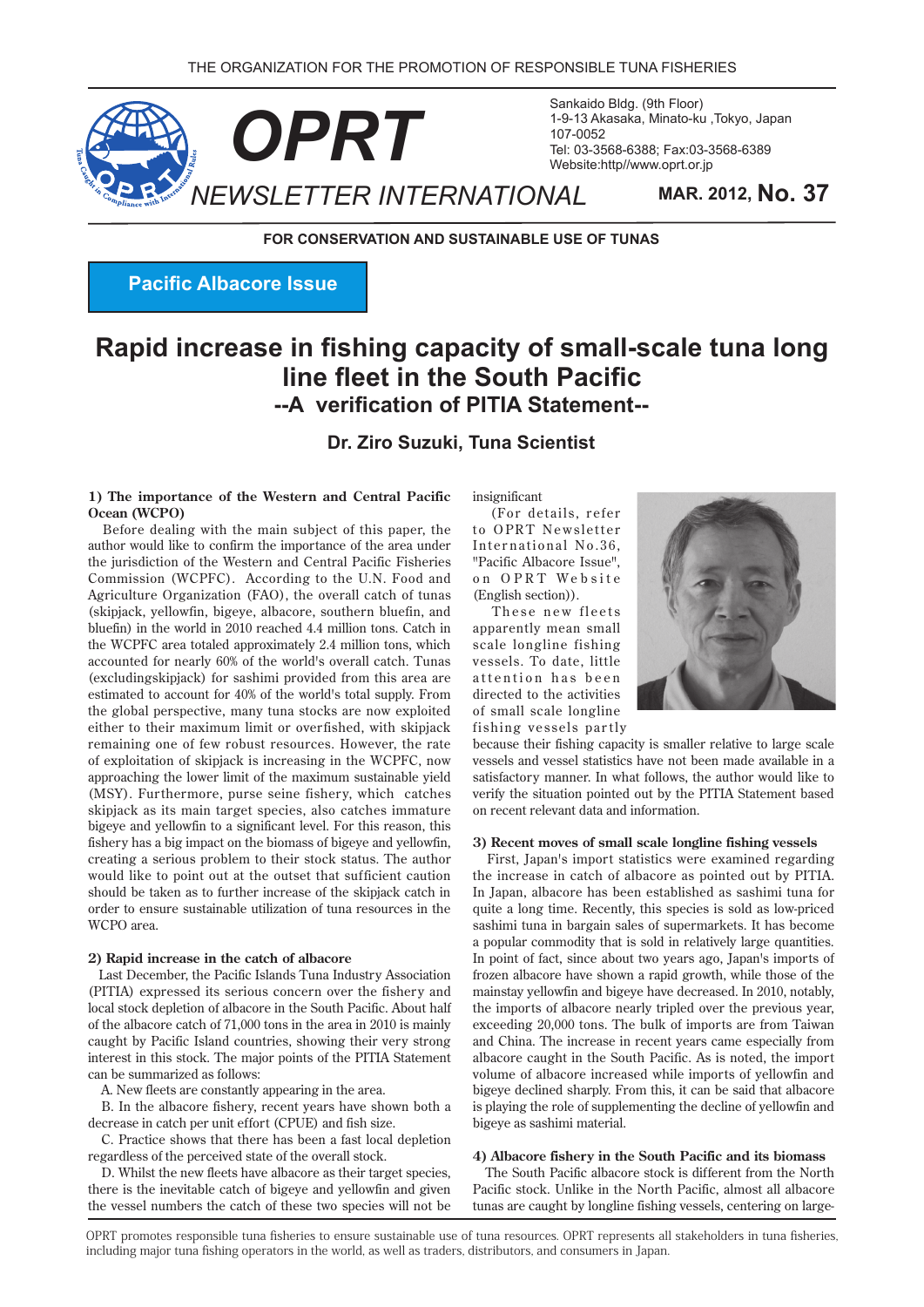size fish. The catch began to increase from the 1990s, with major fishing ground being in the area 10S-20S, 160E-160W, which includes coutries such as Fiji, Samoa and Cook Islands. The overall catch in recent vears have been about 60,000 tons. a half of which are caught by Taiwanese and Chinese longline fishing vessels and another half by vessels from South Pacific Island countries. The bulk of the catch is exported to foreign countries for canned tuna materials and for fresh tuna materials such as sashimi

It is the view of the WCPFC Scientific Committee that the South Pacific albacore stock is considerably robust against fishing pressures and the current catch is sustainable because it is caught mainly by longline fishing that catches large-size fish. Its MSY is estimated at approximately 80,000 tons, which is larger than the present catch of  $71,000$  tons. However, its biomass shows continued decline, falling to nearly half of the early state of exploitation. As for decrease of size of albacore

Table 1. Recent number of small scale longline boats (less than 100 GWT) and catches (ton) of albacore, bigeye, yellowfin and three species combined **Taiwan for**

| Year  | No. boats Albacore |        | <b>Bigeye</b> |        | Yellowfin Combined |
|-------|--------------------|--------|---------------|--------|--------------------|
| 2,003 | 1,444              | 3,412  | 6,889         | 17,178 | 27,479             |
| 2,004 | 1,387              | 2,027  | 4,101         | 13,957 | 20,088             |
| 2,005 | 1,420              | 2,177  | 5,415         | 13,816 | 21,408             |
| 2,006 | 1,490              | 4,550  | 6,454         | 15,071 | 26,075             |
| 2,007 | 1,750              | 5,308  | 5,652         | 14,011 | 25,004             |
| 2,008 | 1,260              | 5,337  | 6,452         | 14,652 | 26,441             |
| 2,009 | 1,220              | 8,288  | 4,456         | 16,582 | 29,226             |
| *2010 | 1,123              | 12,652 | 3,874         | 18,656 | 35,182             |

Preliminary\*

Extracted from Chinese Taipei National Reports provided to the WCPFC Scientific **Committee** 

Table 2. No. of Chinese longline boats and catch by species (ton)

| <b>YEAR</b><br><b>ACTIVE</b><br><b>CATCH</b><br><b>CATCH</b><br><b>CATCH</b><br><b>CATCH</b><br><b>CATCH</b><br>96<br><b>CATCH</b><br><b>CATCH</b><br><b>CATCH</b><br><b>CATCH</b><br>96<br>96<br>96<br>96<br>96<br>06<br>1988<br>24<br>20<br>37<br>3<br>44<br>0<br>٥<br>6<br>1989<br>99<br>56<br>45<br>9<br>26<br>14<br>8<br>3<br>2<br>10<br>0<br>0<br>6<br>17<br>23<br>276<br>173<br>8<br>9<br>31<br>50<br>31<br>44<br>3<br>1990<br>6<br>$\sim$<br>39<br>481<br>1991<br>526<br>43<br>39<br>98<br>38<br>19<br>69<br>8<br>6<br>51<br>1992<br>72<br>1.400<br>1.315<br>265<br>185<br>42<br>40<br>8<br>103<br>٥<br>437<br>1993<br>311<br>3.664<br>47<br>2.754<br>35<br>626<br>243<br>121<br>8<br>٥<br>1994<br>4.823<br>31<br>1.236<br>480<br>239<br>864<br>456<br>7,846<br>51<br>8<br>2<br>٥<br>37<br>5,837<br>45<br>1.032<br>1995<br>422<br>4.744<br>400<br>199<br>721<br>8<br>0<br>325<br>37<br>228<br>1996<br>2.757<br>588<br>113<br>3.261<br>44<br>8<br>411<br>357<br>1997<br>32<br>139<br>144<br>2.243<br>50<br>1.419<br>ዩ<br>69<br>250<br>٥<br>1998<br>124<br>1.836<br>46<br>1.435<br>36<br>319<br>124<br>223<br>8<br>62<br>0<br>6<br>3,473<br>38<br>1,805<br>25<br>257<br>128<br>463<br>1999<br>115<br>20<br>2.237<br>663<br>28<br>27<br>2.056<br>1.981<br>30<br>8<br>143<br>273<br>2000<br>106<br>2.207<br>624<br>124<br>2.711<br>33<br>2001<br>2.227<br>27<br>1.919<br>685<br>157<br>300<br>116<br>24<br>8<br>136<br>35<br>22<br>2002<br>2.920<br>2.312<br>28<br>707<br>162<br>141<br>123<br>1.844<br>8<br>$\overline{2}$<br>310<br>15<br>$\overline{2}$<br>2003<br>179<br>6.223<br>28<br>8.965<br>3.358<br>1.854<br>8<br>425<br>369<br>3<br>40<br>2<br>1.168<br>26<br>17<br>1.946<br>387<br>2004<br>212<br>6.104<br>9.314<br>40<br>4.048<br>8<br>1.003<br>446<br>$\mathbf{2}$<br>27<br>2005<br>4.103<br>42<br>256<br>252<br>212<br>6.399<br>2.367<br>16<br>1.161<br>608<br>ዩ<br>157<br>2006<br>7,191<br>29<br>9.790<br>39<br>3.997<br>1.892<br>418<br>410<br>1.284<br>16<br>2<br>14<br>2007<br>5.453<br>29<br>296<br>290<br>86<br>7.821<br>41<br>1.580<br>ዩ<br>1.340<br>2.113<br>11<br>27<br>2008<br>199<br>15.092<br>47<br>8.761<br>4.562<br>984<br>3<br>164<br>492<br>14<br>2,192<br>27<br>47<br>6.800<br>1.120<br>51<br>291<br>751<br>2009<br>219<br>20.149<br>11.565<br>16<br>3<br>1.908<br>0<br>37<br>219<br>12,651<br>1.713<br>43<br>153<br>5<br>896<br>2010<br>44<br>10.654<br>1,156<br>1,330<br>6<br>$\Omega$ | <b>VESSELS</b> |  | <b>ALBACORE</b> |  | <b>BIGEYE</b> |  | <b>YELLOWFIN</b> |  | <b>BLUE</b>   |  | <b>BLACK</b>  |  | <b>STRIPED</b> |  | <b>SWORDFISH</b> |  | <b>OTHER</b> | <b>TO TAL</b> |
|------------------------------------------------------------------------------------------------------------------------------------------------------------------------------------------------------------------------------------------------------------------------------------------------------------------------------------------------------------------------------------------------------------------------------------------------------------------------------------------------------------------------------------------------------------------------------------------------------------------------------------------------------------------------------------------------------------------------------------------------------------------------------------------------------------------------------------------------------------------------------------------------------------------------------------------------------------------------------------------------------------------------------------------------------------------------------------------------------------------------------------------------------------------------------------------------------------------------------------------------------------------------------------------------------------------------------------------------------------------------------------------------------------------------------------------------------------------------------------------------------------------------------------------------------------------------------------------------------------------------------------------------------------------------------------------------------------------------------------------------------------------------------------------------------------------------------------------------------------------------------------------------------------------------------------------------------------------------------------------------------------------------------------------------------------------------------------------------------------------------------------------------------------------------------------------------------------------------------------------------------------------------------------------------------------------------------------------------------------------------------------------------------------------------------|----------------|--|-----------------|--|---------------|--|------------------|--|---------------|--|---------------|--|----------------|--|------------------|--|--------------|---------------|
| 5<br>17 <sub>0</sub><br>55<br>1.23<br>3.31<br>7.84<br>15.49<br>12.93<br>7.36<br>4.47<br>4.00<br>9,02<br>7.40 <sub>1</sub><br>8.13<br>8.39<br>22.36<br>23.25<br>15.15<br>24,99<br>18.89<br>32.24<br>42.63<br>28,59                                                                                                                                                                                                                                                                                                                                                                                                                                                                                                                                                                                                                                                                                                                                                                                                                                                                                                                                                                                                                                                                                                                                                                                                                                                                                                                                                                                                                                                                                                                                                                                                                                                                                                                                                                                                                                                                                                                                                                                                                                                                                                                                                                                                            |                |  |                 |  |               |  |                  |  | <b>MARLIN</b> |  | <b>MARLIN</b> |  | <b>MARLIN</b>  |  |                  |  |              |               |
|                                                                                                                                                                                                                                                                                                                                                                                                                                                                                                                                                                                                                                                                                                                                                                                                                                                                                                                                                                                                                                                                                                                                                                                                                                                                                                                                                                                                                                                                                                                                                                                                                                                                                                                                                                                                                                                                                                                                                                                                                                                                                                                                                                                                                                                                                                                                                                                                                              |                |  |                 |  |               |  |                  |  |               |  |               |  |                |  |                  |  |              |               |
|                                                                                                                                                                                                                                                                                                                                                                                                                                                                                                                                                                                                                                                                                                                                                                                                                                                                                                                                                                                                                                                                                                                                                                                                                                                                                                                                                                                                                                                                                                                                                                                                                                                                                                                                                                                                                                                                                                                                                                                                                                                                                                                                                                                                                                                                                                                                                                                                                              |                |  |                 |  |               |  |                  |  |               |  |               |  |                |  |                  |  |              |               |
|                                                                                                                                                                                                                                                                                                                                                                                                                                                                                                                                                                                                                                                                                                                                                                                                                                                                                                                                                                                                                                                                                                                                                                                                                                                                                                                                                                                                                                                                                                                                                                                                                                                                                                                                                                                                                                                                                                                                                                                                                                                                                                                                                                                                                                                                                                                                                                                                                              |                |  |                 |  |               |  |                  |  |               |  |               |  |                |  |                  |  |              |               |
|                                                                                                                                                                                                                                                                                                                                                                                                                                                                                                                                                                                                                                                                                                                                                                                                                                                                                                                                                                                                                                                                                                                                                                                                                                                                                                                                                                                                                                                                                                                                                                                                                                                                                                                                                                                                                                                                                                                                                                                                                                                                                                                                                                                                                                                                                                                                                                                                                              |                |  |                 |  |               |  |                  |  |               |  |               |  |                |  |                  |  |              |               |
|                                                                                                                                                                                                                                                                                                                                                                                                                                                                                                                                                                                                                                                                                                                                                                                                                                                                                                                                                                                                                                                                                                                                                                                                                                                                                                                                                                                                                                                                                                                                                                                                                                                                                                                                                                                                                                                                                                                                                                                                                                                                                                                                                                                                                                                                                                                                                                                                                              |                |  |                 |  |               |  |                  |  |               |  |               |  |                |  |                  |  |              |               |
|                                                                                                                                                                                                                                                                                                                                                                                                                                                                                                                                                                                                                                                                                                                                                                                                                                                                                                                                                                                                                                                                                                                                                                                                                                                                                                                                                                                                                                                                                                                                                                                                                                                                                                                                                                                                                                                                                                                                                                                                                                                                                                                                                                                                                                                                                                                                                                                                                              |                |  |                 |  |               |  |                  |  |               |  |               |  |                |  |                  |  |              |               |
|                                                                                                                                                                                                                                                                                                                                                                                                                                                                                                                                                                                                                                                                                                                                                                                                                                                                                                                                                                                                                                                                                                                                                                                                                                                                                                                                                                                                                                                                                                                                                                                                                                                                                                                                                                                                                                                                                                                                                                                                                                                                                                                                                                                                                                                                                                                                                                                                                              |                |  |                 |  |               |  |                  |  |               |  |               |  |                |  |                  |  |              |               |
|                                                                                                                                                                                                                                                                                                                                                                                                                                                                                                                                                                                                                                                                                                                                                                                                                                                                                                                                                                                                                                                                                                                                                                                                                                                                                                                                                                                                                                                                                                                                                                                                                                                                                                                                                                                                                                                                                                                                                                                                                                                                                                                                                                                                                                                                                                                                                                                                                              |                |  |                 |  |               |  |                  |  |               |  |               |  |                |  |                  |  |              |               |
|                                                                                                                                                                                                                                                                                                                                                                                                                                                                                                                                                                                                                                                                                                                                                                                                                                                                                                                                                                                                                                                                                                                                                                                                                                                                                                                                                                                                                                                                                                                                                                                                                                                                                                                                                                                                                                                                                                                                                                                                                                                                                                                                                                                                                                                                                                                                                                                                                              |                |  |                 |  |               |  |                  |  |               |  |               |  |                |  |                  |  |              |               |
|                                                                                                                                                                                                                                                                                                                                                                                                                                                                                                                                                                                                                                                                                                                                                                                                                                                                                                                                                                                                                                                                                                                                                                                                                                                                                                                                                                                                                                                                                                                                                                                                                                                                                                                                                                                                                                                                                                                                                                                                                                                                                                                                                                                                                                                                                                                                                                                                                              |                |  |                 |  |               |  |                  |  |               |  |               |  |                |  |                  |  |              |               |
|                                                                                                                                                                                                                                                                                                                                                                                                                                                                                                                                                                                                                                                                                                                                                                                                                                                                                                                                                                                                                                                                                                                                                                                                                                                                                                                                                                                                                                                                                                                                                                                                                                                                                                                                                                                                                                                                                                                                                                                                                                                                                                                                                                                                                                                                                                                                                                                                                              |                |  |                 |  |               |  |                  |  |               |  |               |  |                |  |                  |  |              |               |
|                                                                                                                                                                                                                                                                                                                                                                                                                                                                                                                                                                                                                                                                                                                                                                                                                                                                                                                                                                                                                                                                                                                                                                                                                                                                                                                                                                                                                                                                                                                                                                                                                                                                                                                                                                                                                                                                                                                                                                                                                                                                                                                                                                                                                                                                                                                                                                                                                              |                |  |                 |  |               |  |                  |  |               |  |               |  |                |  |                  |  |              |               |
|                                                                                                                                                                                                                                                                                                                                                                                                                                                                                                                                                                                                                                                                                                                                                                                                                                                                                                                                                                                                                                                                                                                                                                                                                                                                                                                                                                                                                                                                                                                                                                                                                                                                                                                                                                                                                                                                                                                                                                                                                                                                                                                                                                                                                                                                                                                                                                                                                              |                |  |                 |  |               |  |                  |  |               |  |               |  |                |  |                  |  |              |               |
|                                                                                                                                                                                                                                                                                                                                                                                                                                                                                                                                                                                                                                                                                                                                                                                                                                                                                                                                                                                                                                                                                                                                                                                                                                                                                                                                                                                                                                                                                                                                                                                                                                                                                                                                                                                                                                                                                                                                                                                                                                                                                                                                                                                                                                                                                                                                                                                                                              |                |  |                 |  |               |  |                  |  |               |  |               |  |                |  |                  |  |              |               |
|                                                                                                                                                                                                                                                                                                                                                                                                                                                                                                                                                                                                                                                                                                                                                                                                                                                                                                                                                                                                                                                                                                                                                                                                                                                                                                                                                                                                                                                                                                                                                                                                                                                                                                                                                                                                                                                                                                                                                                                                                                                                                                                                                                                                                                                                                                                                                                                                                              |                |  |                 |  |               |  |                  |  |               |  |               |  |                |  |                  |  |              |               |
|                                                                                                                                                                                                                                                                                                                                                                                                                                                                                                                                                                                                                                                                                                                                                                                                                                                                                                                                                                                                                                                                                                                                                                                                                                                                                                                                                                                                                                                                                                                                                                                                                                                                                                                                                                                                                                                                                                                                                                                                                                                                                                                                                                                                                                                                                                                                                                                                                              |                |  |                 |  |               |  |                  |  |               |  |               |  |                |  |                  |  |              |               |
|                                                                                                                                                                                                                                                                                                                                                                                                                                                                                                                                                                                                                                                                                                                                                                                                                                                                                                                                                                                                                                                                                                                                                                                                                                                                                                                                                                                                                                                                                                                                                                                                                                                                                                                                                                                                                                                                                                                                                                                                                                                                                                                                                                                                                                                                                                                                                                                                                              |                |  |                 |  |               |  |                  |  |               |  |               |  |                |  |                  |  |              |               |
|                                                                                                                                                                                                                                                                                                                                                                                                                                                                                                                                                                                                                                                                                                                                                                                                                                                                                                                                                                                                                                                                                                                                                                                                                                                                                                                                                                                                                                                                                                                                                                                                                                                                                                                                                                                                                                                                                                                                                                                                                                                                                                                                                                                                                                                                                                                                                                                                                              |                |  |                 |  |               |  |                  |  |               |  |               |  |                |  |                  |  |              |               |
|                                                                                                                                                                                                                                                                                                                                                                                                                                                                                                                                                                                                                                                                                                                                                                                                                                                                                                                                                                                                                                                                                                                                                                                                                                                                                                                                                                                                                                                                                                                                                                                                                                                                                                                                                                                                                                                                                                                                                                                                                                                                                                                                                                                                                                                                                                                                                                                                                              |                |  |                 |  |               |  |                  |  |               |  |               |  |                |  |                  |  |              |               |
|                                                                                                                                                                                                                                                                                                                                                                                                                                                                                                                                                                                                                                                                                                                                                                                                                                                                                                                                                                                                                                                                                                                                                                                                                                                                                                                                                                                                                                                                                                                                                                                                                                                                                                                                                                                                                                                                                                                                                                                                                                                                                                                                                                                                                                                                                                                                                                                                                              |                |  |                 |  |               |  |                  |  |               |  |               |  |                |  |                  |  |              |               |
|                                                                                                                                                                                                                                                                                                                                                                                                                                                                                                                                                                                                                                                                                                                                                                                                                                                                                                                                                                                                                                                                                                                                                                                                                                                                                                                                                                                                                                                                                                                                                                                                                                                                                                                                                                                                                                                                                                                                                                                                                                                                                                                                                                                                                                                                                                                                                                                                                              |                |  |                 |  |               |  |                  |  |               |  |               |  |                |  |                  |  |              |               |
|                                                                                                                                                                                                                                                                                                                                                                                                                                                                                                                                                                                                                                                                                                                                                                                                                                                                                                                                                                                                                                                                                                                                                                                                                                                                                                                                                                                                                                                                                                                                                                                                                                                                                                                                                                                                                                                                                                                                                                                                                                                                                                                                                                                                                                                                                                                                                                                                                              |                |  |                 |  |               |  |                  |  |               |  |               |  |                |  |                  |  |              |               |
|                                                                                                                                                                                                                                                                                                                                                                                                                                                                                                                                                                                                                                                                                                                                                                                                                                                                                                                                                                                                                                                                                                                                                                                                                                                                                                                                                                                                                                                                                                                                                                                                                                                                                                                                                                                                                                                                                                                                                                                                                                                                                                                                                                                                                                                                                                                                                                                                                              |                |  |                 |  |               |  |                  |  |               |  |               |  |                |  |                  |  |              |               |
|                                                                                                                                                                                                                                                                                                                                                                                                                                                                                                                                                                                                                                                                                                                                                                                                                                                                                                                                                                                                                                                                                                                                                                                                                                                                                                                                                                                                                                                                                                                                                                                                                                                                                                                                                                                                                                                                                                                                                                                                                                                                                                                                                                                                                                                                                                                                                                                                                              |                |  |                 |  |               |  |                  |  |               |  |               |  |                |  |                  |  |              |               |

Cited from SPC Tuna Yearbook 2010 (SPC 2011); Data from 2010 is preliminary.

in the catch, the WCPFC studies have not yet observed the decreasing trend although very recent data not yet available to the scientists may indicate such warning trend. Based on the recommendation of its Scientific Committee, the WCPFC now enforces fishery regulations not to increase the number of fishing vessels from the recent level in order to ensure stable development of fisheries. But it is highly probable that this simple control of the number of fishing vessels is inadequate because fishing efficiency and catch transport capability of the fishing vessels have been considerably improved as mentioned later in this article.

#### **5) Trend of small scale longline fishing vessels by area of** the world's ocean

Before examining the trend of small scale long line fishing vessels in the WCPO, we will have a look into the approximate number of small scale longline fishing vessels by area of

the world's ocean. In the world, there are five regional tuna fisheries management organizations  $(RFMOs)$ : the Inter-American Tropical Tuna Commission (IATTC), the Western and Central Pacific Fisheries Commission (WCPFC), the Indian Ocean Tuna Commission (IOTC), the International Commission for the Conservation of Atlantic Tunas (ICCAT), and the Commission for the Conservation of Southern Bluefin Tuna (CCSBT). Requests were made to the catch statistics experts of the four organizations-excluding the CCSBT having virtually little or no small scale longline fishing vessels-to provide the annual changes in the number of small scale longline fishing vessels (i.e. tuna fishing vessels of  $24m$  or less, with tonnage of about  $50-150$  gross tons). However, such fishing vessel statistics appear not to be fully in place, with the exception of the IOTC. However, snapshot of recent statistics of the vessel numbers of all longline boats (small

plus large) were provided. The number of tuna longline fishing vessels around the world in recent years was roughly estimated at about 10,000. Of those vessels, the number was the highest in the WCPFC area, ranged between 3,000 and 6,000 (WCPFC-SC7-2011/GN WP-1, Fig. 31). The recent trend for decrease of large scale longline fishing vessels in distant-water fishing countries and increase in small scale longline fishing vessels targeting albacore is evident. But the trend for small scale vessels of 24m or less remains unclear. It is presumed that the approximate numbers of small scale longline fishing vessels of 24m or less are considered to be about  $1,000$ in the IATTC area (out of total number of longline vessels of 2,500: personal communication with Mr. Nick Vogel, IATTC)), and  $1,000-2,000$  in the Atlantic (out of total number of  $2.000$ -2,500: personal communication with Mr. Carlos Palma, ICCAT).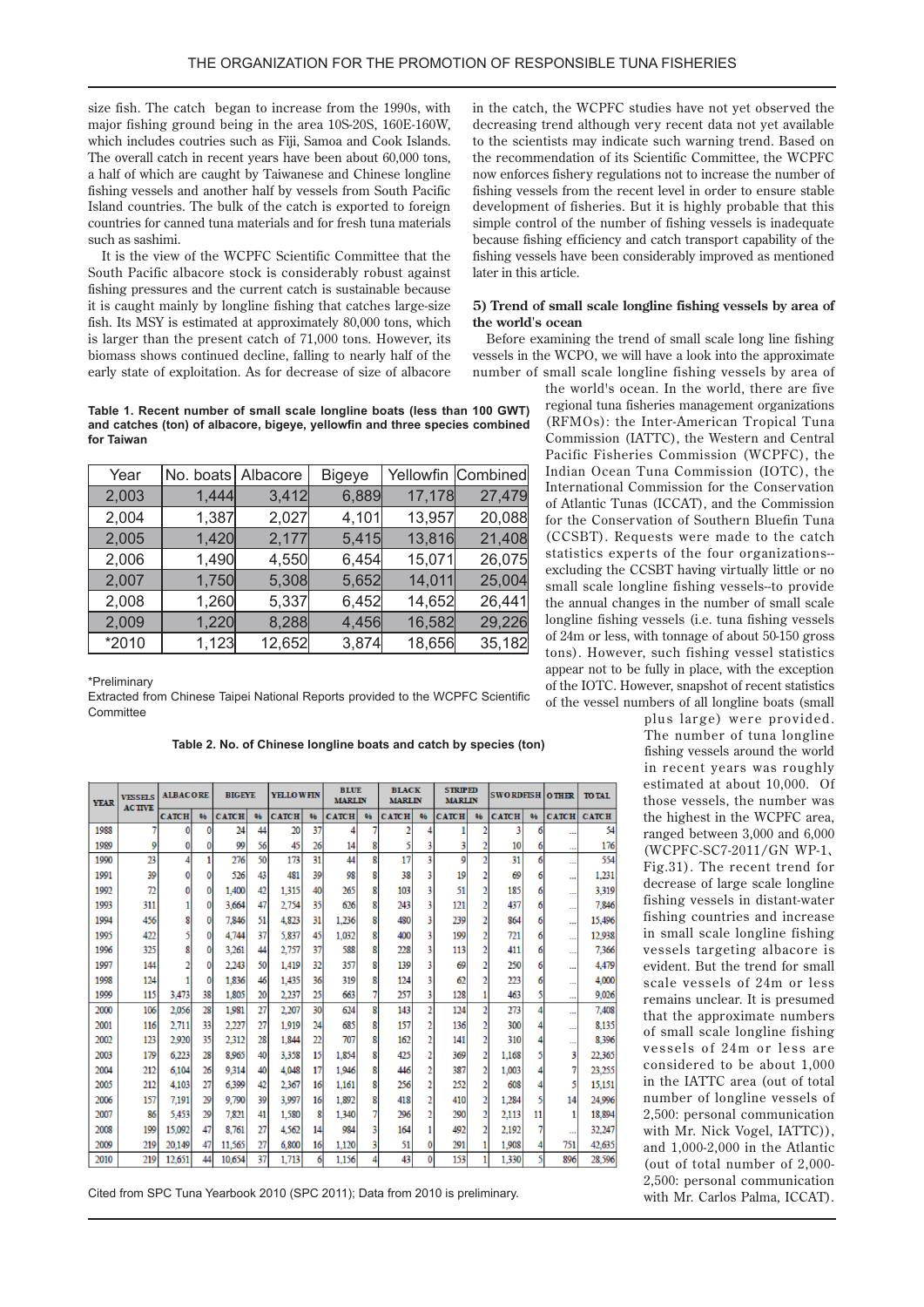| Table 3. Albacore catches (2009 in ton) and rates of bigeye and yellowfin in the total |
|----------------------------------------------------------------------------------------|
| catch for recent 10 years on major Pacific Island countries targeting albacore         |

| Albacore catch in 2009       |      | % in total catch for recent 10 years |           |  |  |  |
|------------------------------|------|--------------------------------------|-----------|--|--|--|
|                              |      | Bigeye                               | Yellowfin |  |  |  |
| Fiji                         | 7000 | $4 - 8$                              | 14-25     |  |  |  |
| French Polynesia             | 3600 | $8 - 14$                             | $8 - 25$  |  |  |  |
| Samoa                        | 2800 | $3 - 5$                              | $8-22$    |  |  |  |
| Cook Islands                 | 1600 | $6 - 12$                             | $7 - 16$  |  |  |  |
| New Caledonia                | 1600 | $2 - 8$                              | $13 - 32$ |  |  |  |
| *Solomon Islands for<br>2010 | 8000 | 3                                    | 26        |  |  |  |

#### Extracted from Tuna Fishery Yearbook 2009 (SPC 2011)

Annual changes in the number of vessels are not available both in eastern Pacific and the Atlantic. The IOTC's statistics show very clearly the increasing trend of small scale fishing vessels (personal communication with Mr. Miguel Herrera, IOTC). Furthermore, since many fishing vessels operating in the areas under the jurisdiction of the IOTC and the WCPFC straddle each other's area, the two areas are closely related. Especially, in order to comprehend the background of the present issue, there is a need to look at the trend in the two areas because Taiwanese fishing vessels have a high-level mobility and possess skillful capability in albacore fishery. In the Indian Ocean, the number of small scale longline fishing vessels began a rapid increase from the 1990s. Its number reached 1,600, outstripping that of large scale vessels, thus reversing the previous balance of power (Mr. Miguel Herrera, op. cit.). Indonesia has several hundreds of longline fishing vessels, operating in both the Indian Ocean and the WCPO. It is of interest to know how these longline vessels are operating both in the two oceans, but this has not been clarified due to the lack of appropriate statistics in Indonesia.

#### 6) Trend in Taiwanese and Chinese small scale tuna longline fishing vessels

As mentioned before, there remain much lack and uncertainty regarding the actual state such as numbers of active boats by size by country of small scale longline fishing vessels. To cope with this issue, we will see the changes in the number of operating vessels and catch with regard to Taiwan and China, the two major operators of small scale longline fishery in the WCPO. As shown in Table 1, the number of Taiwanese small scale longline fishing vessels has tended to decrease slightly in recent years, but their catch remains unchanged or has been on an increase. Albacore catch has been constantly on a sharply increasing trend. While the bulk of longline fishing vessels of this class operate in near-shore areas of Taiwan, a considerable number of vessels are also operating in the exclusive economic zones of the WCPFC island countries. Lately, the catch of tuna by Taiwanese small scale fishing vessels has exceeded the catch of its large scale vessels.

Solomon Islands' National Report shows that 113 small scale fishing vessels operated in 2010, with the catch of albacore sharply increasing. The abrupt increase in this type of fishing vessels appears to be related to the activities of Taiwanese vessels. Under the current catch regulations on bigeye and yellowfin, longline fishing countries with catch of 2,000 tons or less are exempt from the requirement to reduce its catch. But, considering concerns about the effectiveness of current regulations and further tightening of the regulations is required, some kind of control on small scale longline fishing vessels may be necessary.

Looking at the changes of the number of Chinese vessels (see Table 2), the number of vessels decreased to 106 after reaching 456 in 1994, but it turned to increase again after that, reaching about 200 in recent years. Although the number of fishing vessels was reduced to about half of the years around 1994, catch almost doubled during the period. The catch of albacore increased significantly while increase of the catch of bigeye and yellowfin was also conspicuous. Chinese fishing vessel statistics show only the combined number of large and small scale longline fishing vessels, but the areas of their operation are mostly in the waters of the WCPFC island countries. Although analysis

pending the accumulation of more detailed data is needed because there are changes in fishing grounds and targeted species, it is presumed that the fishing capacity of Chinese longline fishing vessels, including small scale ones, showed substantial increase.

#### **7)** Improvement of fishing equipment of small scale longline fishing vessels

Conventionally, a large majority of small scale longline fishing vessels was of weight less than 50 gross tons, and the catch used to be stored in ice. Trip length ranged about one month, and the catch per one trip was about 5-10 gross tons, mainly of yellowfin and bigeye. On interviewing an executive of a Chinese company that operated the fleet after observing the vessels landing their catch in Micronesia, it was learned that the company intends to convert the vessels successively from ice-storing type into freezing vessels. With regard to Taiwanese small scale longline fishing vessels, Taiwan's report to the WCPFC in 2008 indicated that the overall number of vessels was 1,750. The report said that part of those vessels were already equipped with freezing facilities. It is assumed that the transition from ice-storing vessels into freezing vessels has advanced further in recent years. There is information that 50-60 ice-storing small scale longline fishing vessels are being reformed into freezing vessels in Taiwan recently. Furthermore, it appears that low-priced-FRP fishing vessels having super-low-temperature fish holds are being constructed in Taiwan and other countries. It seems a natural course of events that these small scale longline fishing vessels will participate in albacore fishery-a type of fishery outside the current WCPFC regulations.

The fishing capacity of small scale longline fishing vessels  $(90-150$  gross tons) in recent years is summarized as follows:

Number of hooks: 3,200 hooks/day

Freezing capacity: 1.5-2.5 tons/day

Fish hold capacity: 60 tons

Thus it is probable that small scale longline vessels are now equipped with the capacity comparable to that of large scale .vessels

Next, we will examine the species composition of the catch by small scale longline fishing vessels targeting albacore. Looking at the catch information of Pacific Island countries, the incidental catch rate mostly ranged 5-15% (Table 3) and this range is comparable with those shown in the PITIA Statement. Further, as bigeye and yellowfin, not albacore, are main fishing targets in the Federated States of Micronesia and Marshall Islands, the impact of small scale longline fishing vessels seems to be more direct.